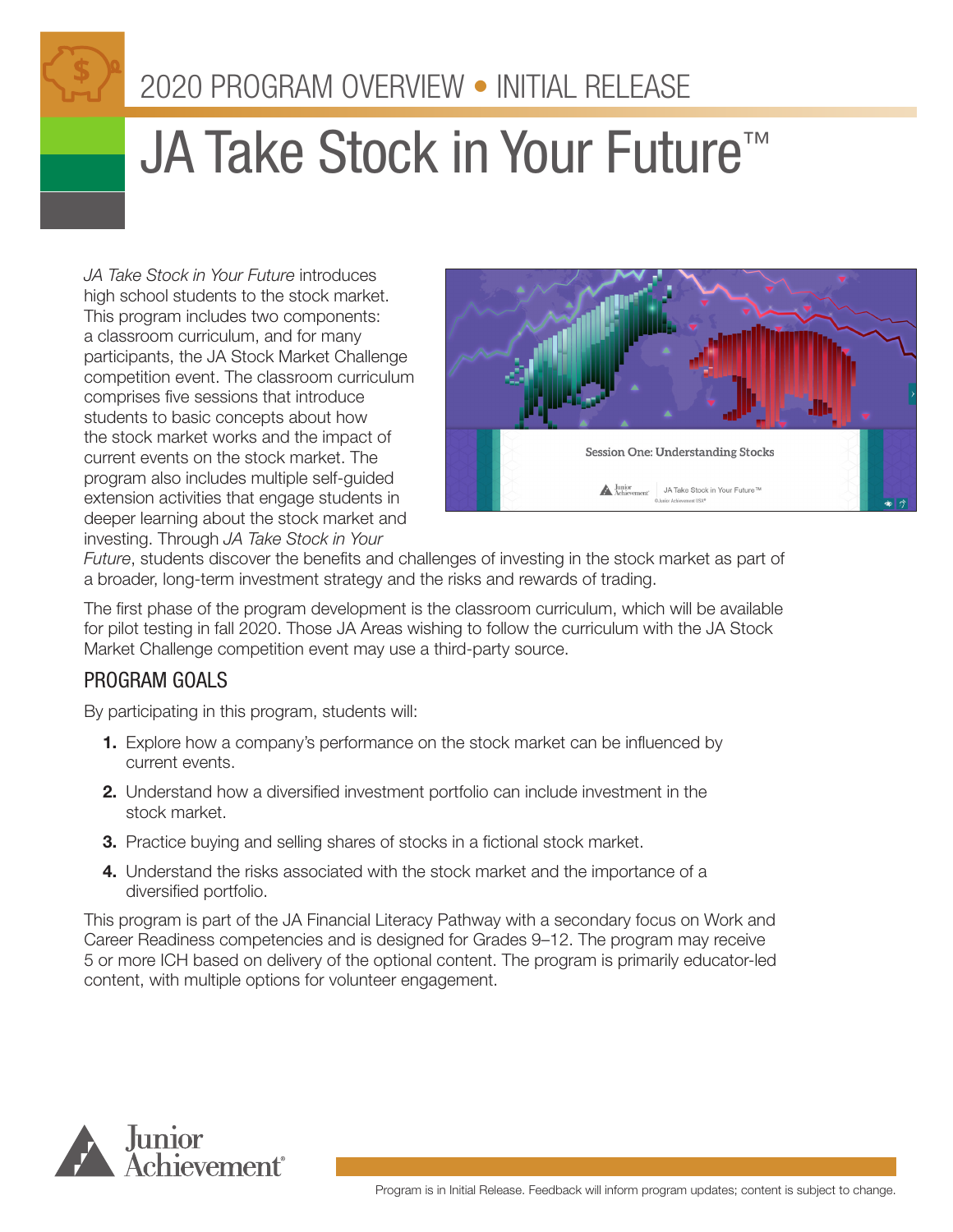# CURRICULUM SESSIONS

Students complete five educator- or volunteer-led, 45-minute sessions.

### Curriculum Outline

| <b>Session</b>                                               | <b>Overview</b>                                                                                                                                                                                                                                                  | <b>Objectives</b>                                                                                                                                                                                                                                                                                                                                                                                            | <b>Activities</b>                                                                                                                                                                                                                                                                                                                                                                                                                                                                                                                                                                                                                                                                                               |
|--------------------------------------------------------------|------------------------------------------------------------------------------------------------------------------------------------------------------------------------------------------------------------------------------------------------------------------|--------------------------------------------------------------------------------------------------------------------------------------------------------------------------------------------------------------------------------------------------------------------------------------------------------------------------------------------------------------------------------------------------------------|-----------------------------------------------------------------------------------------------------------------------------------------------------------------------------------------------------------------------------------------------------------------------------------------------------------------------------------------------------------------------------------------------------------------------------------------------------------------------------------------------------------------------------------------------------------------------------------------------------------------------------------------------------------------------------------------------------------------|
| <b>Session One:</b><br><b>Understanding</b><br><b>Stocks</b> | Students are introduced to the<br>foundational concepts of stocks and<br>the stock market through the analysis<br>of an authentic, real-time stock<br>market report. Then, they practice<br>selecting stocks from a fictitious<br>market to develop a portfolio. | <b>Students will:</b><br>• Distinguish between private<br>companies and public companies.<br>• Explain how and why individuals<br>invest in corporations when they<br>purchase stocks.<br>Identify why companies issue<br>$\bullet$<br>stock.<br>• Explain how stocks can increase<br>and decrease in value.<br>• Identify the steps in the process<br>for buying and selling stocks on<br>the stock market. | <b>Warm-Up: Types of Companies</b><br>(10 minutes)<br>Students review the different<br>company ownership models for<br>public and private companies.<br><b>Explore: Today's Market</b><br>(15 minutes)<br>Students discuss the current events<br>impacting the market, explore the<br>basic concepts of stocks and the<br>stock market, and learn how to read<br>a stock market ticker.<br><b>Discuss: Stock Portfolios</b><br>$(15 \text{ minutes})$<br>Students select a stock portfolio from<br>a fictitious exchange.<br><b>Wrap-Up: Debrief</b><br>(5 minutes)<br>Students debrief on the big ideas<br>and key terms from the session<br>and reflect on their current attitude<br>toward the stock market. |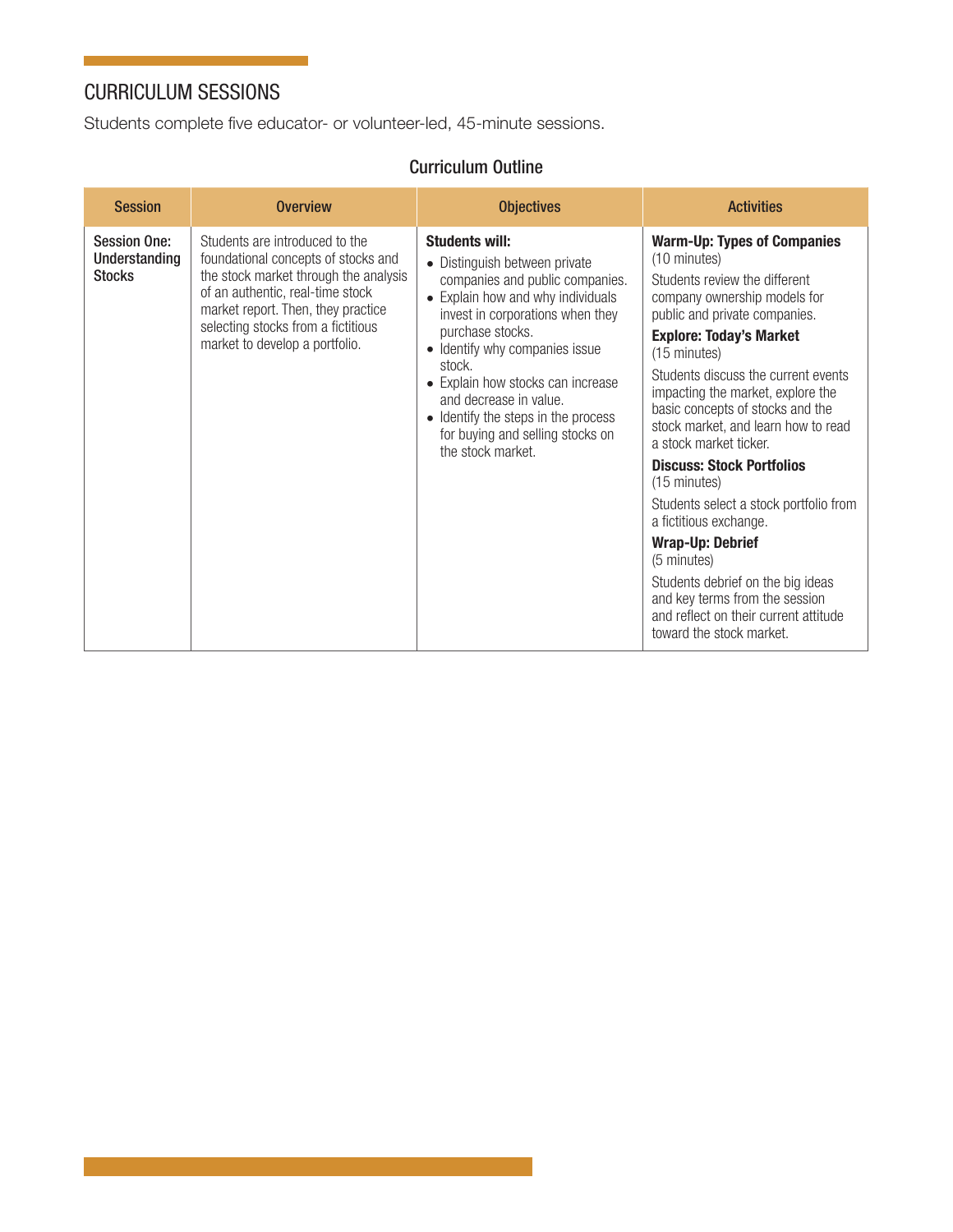### Curriculum Outline

| <b>Session</b>                              | <b>Overview</b>                                                                                                                                                                                                                                                                                                                                          | <b>Objectives</b>                                                                                                                                                                                                                                                                                                  | <b>Activities</b>                                                                                                                                                                                                                                                                                                                                                                                                                                                                                                                                                                                                                                                                                                                                                                                                                                                                                                                          |
|---------------------------------------------|----------------------------------------------------------------------------------------------------------------------------------------------------------------------------------------------------------------------------------------------------------------------------------------------------------------------------------------------------------|--------------------------------------------------------------------------------------------------------------------------------------------------------------------------------------------------------------------------------------------------------------------------------------------------------------------|--------------------------------------------------------------------------------------------------------------------------------------------------------------------------------------------------------------------------------------------------------------------------------------------------------------------------------------------------------------------------------------------------------------------------------------------------------------------------------------------------------------------------------------------------------------------------------------------------------------------------------------------------------------------------------------------------------------------------------------------------------------------------------------------------------------------------------------------------------------------------------------------------------------------------------------------|
| <b>Session Two:</b><br><b>Stock Trading</b> | Students explore how stocks are<br>traded, how stock prices are affected<br>by current events, and how investors<br>make investment decisions and<br>diversify their portfolios. They are<br>introduced to stock indexes/averages<br>and stock tables, and they practice<br>buying, selling, or holding stocks<br>from their fictitious stock portfolio. | <b>Students will:</b><br>• Determine ways to assess the<br>risks in investing.<br>• Discuss the impact that economic<br>events have on stock prices and<br>supply and demand.<br>• Analyze the data in a stock table.<br>• Practice following the process for<br>buying and selling stocks on the<br>stock market. | Warm-Up: Would You Invest?<br>(5 minutes)<br>Students decide whether they would<br>invest in a given company and the<br>potential investor questions they<br>might ask.<br><b>Explore: Today's Stock Market</b><br>(10 minutes)<br>Students discuss the current events<br>impacting the market, explore stock<br>indexes/averages, and learn the<br>basics of mutual funds. They also<br>learn the four types of stock orders.<br><b>Explore: Stock Tables</b><br>(10 minutes)<br>Students learn how to read and<br>understand the information in stock<br>tables.<br><b>Get Together: Stock Portfolios</b><br>(15 minutes)<br>Students calculate the value changes<br>to their fictitious stock portfolios and<br>decide whether to buy, sell, or hold<br>their stocks.<br><b>Wrap-Up: Debrief</b><br>(5 minutes)<br>Students debrief on the big ideas<br>from the session and reflect on their<br>current attitude toward stock trading. |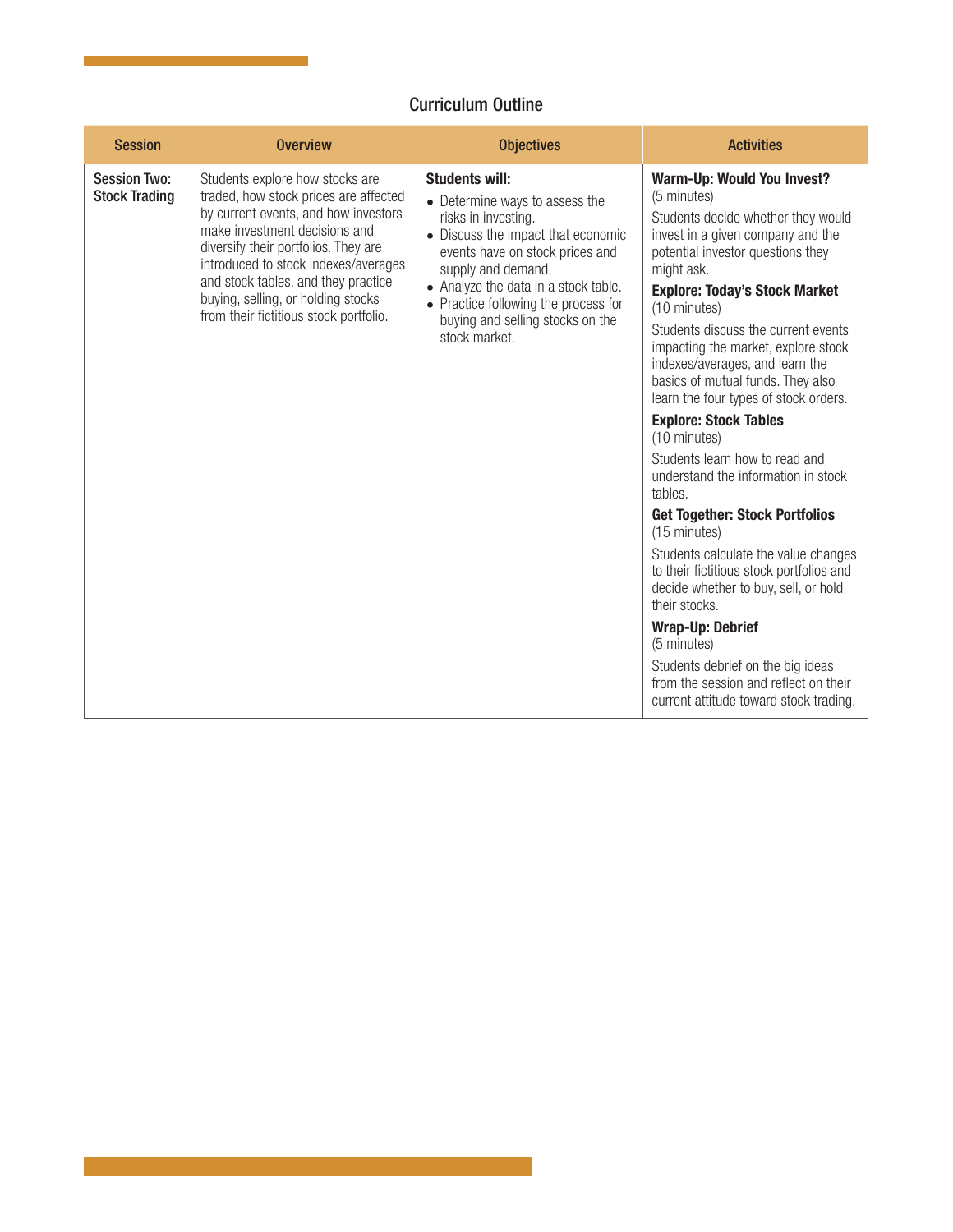#### Curriculum Outline

| <b>Session</b>                                                | <b>Overview</b>                                                                                                                                                                                                                                                                                                | <b>Objectives</b>                                                                                                                                                                                                                                                                                                                                                                      | <b>Activities</b>                                                                                                                                                                                                                                                                                                                                                                                                                                                                                                                                                                                                                                                                                                                                                                                                                            |
|---------------------------------------------------------------|----------------------------------------------------------------------------------------------------------------------------------------------------------------------------------------------------------------------------------------------------------------------------------------------------------------|----------------------------------------------------------------------------------------------------------------------------------------------------------------------------------------------------------------------------------------------------------------------------------------------------------------------------------------------------------------------------------------|----------------------------------------------------------------------------------------------------------------------------------------------------------------------------------------------------------------------------------------------------------------------------------------------------------------------------------------------------------------------------------------------------------------------------------------------------------------------------------------------------------------------------------------------------------------------------------------------------------------------------------------------------------------------------------------------------------------------------------------------------------------------------------------------------------------------------------------------|
| <b>Session Three:</b><br><b>Exploring</b><br><b>Dividends</b> | Students analyze today's stock<br>market and explore the concept of<br>dividends. They analyze their fictitious<br>stock portfolio and calculate their<br>dividend payments.                                                                                                                                   | <b>Students will:</b><br>• Analyze how current events are<br>impacting stock prices.<br>• Demonstrate an understanding of<br>how cash dividends are earned<br>and calculated.<br>• Evaluate the success of an<br>investment portfolio in relation to<br>market events.<br>• Refine their process for buying and<br>selling stocks.<br>• Calculate cash and stock dividend<br>earnings. | <b>Warm-Up: Today's Market</b><br>(5 minutes)<br>Students discuss the current events<br>affecting the stock market.<br><b>Explore: Dividends</b><br>(10 minutes)<br>Students learn that some companies<br>issue dividend payments to<br>stockholders. They also practice<br>reading dividend data from a stock<br>table.<br><b>Discuss: Stock Portfolios</b><br>(15 minutes)<br>Students calculate the value changes<br>to their fictitious stock portfolio and<br>analyze the success of the portfolio in<br>relation to market events.<br><b>Get Together: Calculating</b><br><b>Dividends</b><br>(10 minutes)<br>Students calculate their dividend<br>payments and the new value of their<br>fictitious stock portfolios.<br><b>Wrap-Up: Debrief</b><br>(5 minutes)<br>Students debrief and reflect on the<br>big ideas from the session. |
| <b>Session Four:</b><br><b>Best-in-Class</b><br>Competition   | Students put their new stock market<br>knowledge and skills into practice<br>as they compete to win an in-class<br>competition.<br>This session is designed to be flexible<br>based on students' grade level and<br>experience, plus the online stock<br>market simulation tool selected by<br>local JA Areas. | <b>Students will:</b><br>• Implement knowledge of how to<br>buy and sell stocks.<br>• Apply knowledge of how current<br>events can impact stock prices.<br>• Evaluate the possible trade-off<br>for each stock decision, prior to<br>committing to the decision<br>• Communicate and collaborate<br>effectively within a team to<br>successfully implement game<br>strategies.         | <b>Warm-Up: Today's Stock Market</b><br>(5 minutes)<br>Students learn the rules and<br>expectations for the in-class<br>competition.<br><b>Get Together: In-Class</b><br><b>Competition</b><br>(35 minutes)<br>Students compete in teams in a stock<br>market simulation of your choice.<br><b>Wrap-Up: Debrief</b><br>(5 minutes)<br>Students debrief and reflect on what<br>they learned through the in-class<br>competition.                                                                                                                                                                                                                                                                                                                                                                                                              |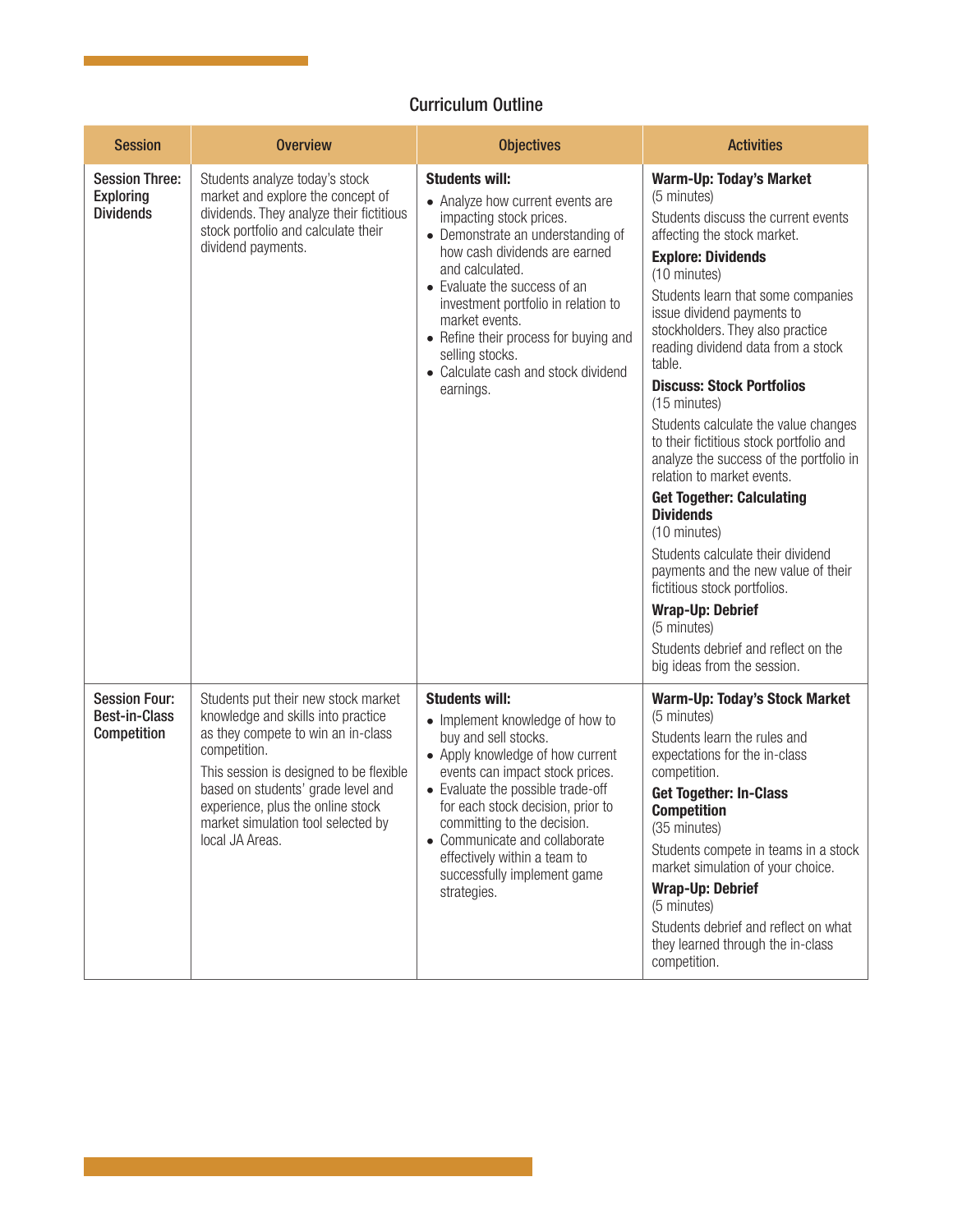#### Curriculum Outline

| <b>Session</b>                                            | <b>Overview</b>                                                                                                                                                                                                                                               | <b>Objectives</b>                                                                                                                                                                                                                                                 | <b>Activities</b>                                                                                                                                                                                                                                                                                                                                                                                                                                                                                                                                                                      |
|-----------------------------------------------------------|---------------------------------------------------------------------------------------------------------------------------------------------------------------------------------------------------------------------------------------------------------------|-------------------------------------------------------------------------------------------------------------------------------------------------------------------------------------------------------------------------------------------------------------------|----------------------------------------------------------------------------------------------------------------------------------------------------------------------------------------------------------------------------------------------------------------------------------------------------------------------------------------------------------------------------------------------------------------------------------------------------------------------------------------------------------------------------------------------------------------------------------------|
| <b>Session Five:</b><br><b>Planning for</b><br>the Future | Students reflect on their experience<br>participating in the in-class<br>competition and/or the JA Stock<br>Market Challenge event and connect<br>the simulations to the real world.<br>They conclude the program by<br>developing their own financial goals. | <b>Students will:</b><br>• Compare and contrast real versus<br>simulated stock markets.<br>• Identify various asset classes and<br>assess the risks of each.<br>• Develop a personal financial plan.<br>• Reflect on what they learned<br>throughout the program. | <b>Warm-Up: Simulation</b><br><b>Experiences</b><br>(10 minutes)<br>Students reflect on their experience<br>from competing in the simulation.<br><b>Explore: Risk Management</b><br>(10 minutes)<br>Students learn about asset classes<br>and the connection between risk<br>and time when selecting types of<br>investments.<br><b>Discuss: Planning for the Future</b><br>(20 minutes)<br>Students create a personal financial<br>plan that includes investing.<br><b>Wrap-Up: Program Reflection</b><br>(5 minutes)<br>Students reflect on what they learned<br>during the program. |

# EXTENSION ACTIVITIES

The following **optional** extension activities are available for deeper exploration of the topics and ideas in each session. Educators and volunteers may pick and choose from the extensions to address additional objectives or to extend the 45-minute sessions. Extension activities are designed for students to complete independently. Educators and volunteers may choose to lead the introduction and wrap-up with students in person (face-to-face in the classroom) or virtually (online in a remote classroom), or they can assign students to complete the work as an entirely self-guided activity.

The extensions may be implemented at any time, but suggestions for the corresponding sessions have been provided.

#### Self-Guided Extension Activities Outline

| <b>Extension</b>                                                   | <b>Overview</b>                                                                                                                                                                                                                                          | <b>Objectives</b>                                                                                                                                                                                                              |
|--------------------------------------------------------------------|----------------------------------------------------------------------------------------------------------------------------------------------------------------------------------------------------------------------------------------------------------|--------------------------------------------------------------------------------------------------------------------------------------------------------------------------------------------------------------------------------|
| <b>Private vs. Public Companies</b><br>(Suggested for Session One) | In this 15-minute extension activity,<br>students learn the basics of company<br>ownership models using a pizza business<br>scenario. They explore the advantages and<br>disadvantages for a company of remaining<br>private or becoming publicly owned. | <b>Students will:</b><br>• Demonstrate an understanding of the<br>differences between private and public<br>companies as they relate to company<br>ownership.<br>• Explain why a company would remain<br>private or go public. |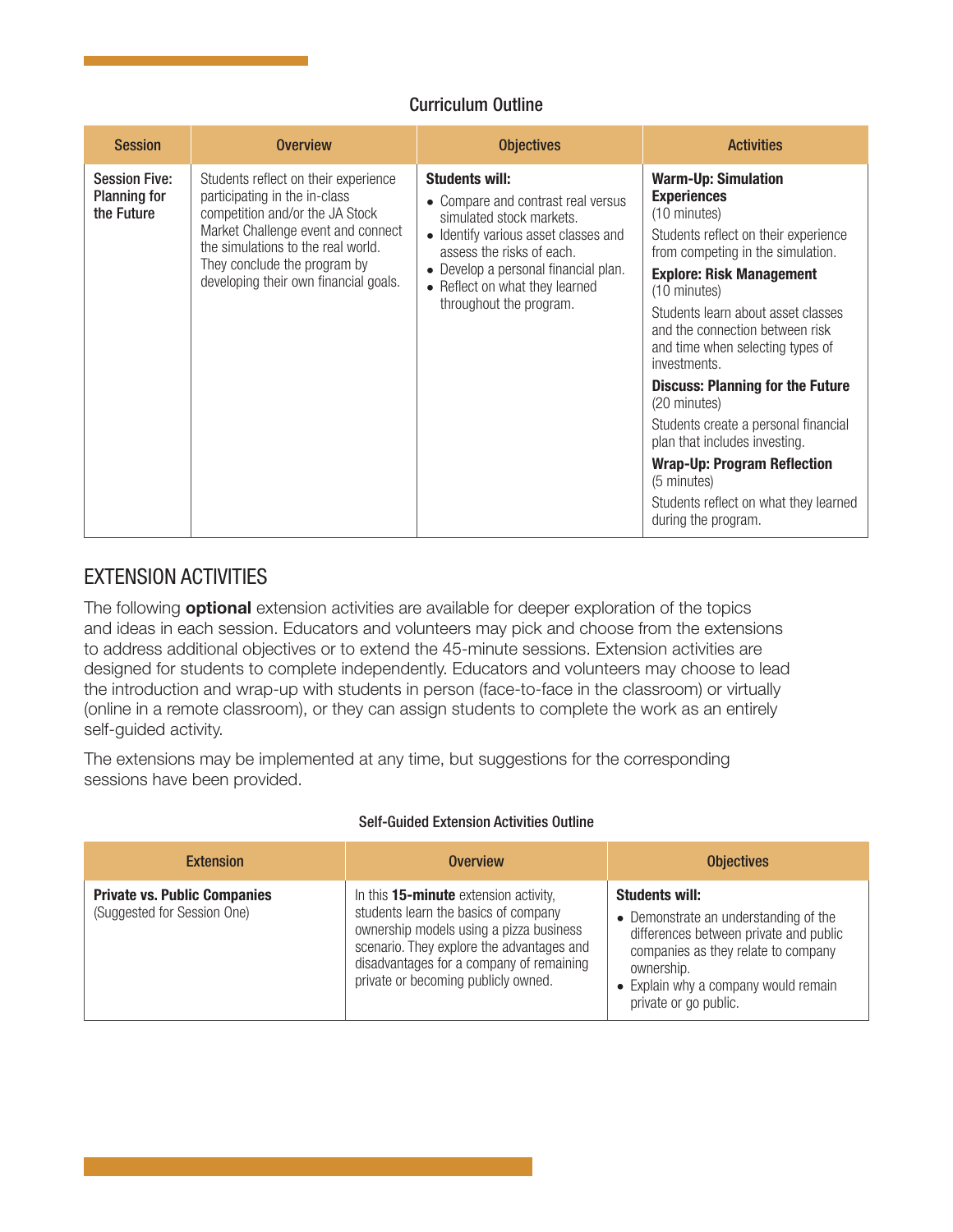#### Self-Guided Extension Activities Outline

| <b>Extension</b>                                                                      | <b>Overview</b>                                                                                                                                                                                                                                                                                                                                                     | <b>Objectives</b>                                                                                                                                                                                             |
|---------------------------------------------------------------------------------------|---------------------------------------------------------------------------------------------------------------------------------------------------------------------------------------------------------------------------------------------------------------------------------------------------------------------------------------------------------------------|---------------------------------------------------------------------------------------------------------------------------------------------------------------------------------------------------------------|
| <b>Smart Investing</b><br>(Suggested for Session One)                                 | In this 20-minute extension activity,<br>students learn the basics of stock market<br>investing, read and respond to scenarios<br>about investing, and are introduced to three<br>investing strategies.                                                                                                                                                             | <b>Students will:</b><br>• Recognize basic principles of investing<br>in stocks.<br>• List strategies for smart investing.                                                                                    |
| <b>Diversification and Risk</b><br>(Suggested for Sessions One and Two)               | In this 15-minute extension activity,<br>students learn that, even though individual<br>investors may have different risk tolerances,<br>smart investors always seek to minimize<br>their risk by diversifying their portfolios.                                                                                                                                    | <b>Students will:</b><br>• Identify different levels of risk tolerance.<br>• Express how and why investors use<br>diversification to minimize risk.                                                           |
| <b>Setting Stock Prices and Trading Stock</b><br>(Suggested for Sessions One and Two) | In this 15-minute extension activity,<br>students learn why public companies sell<br>stock, what happens during a company's<br>initial public offering, and how stocks are<br>traded on a stock exchange.                                                                                                                                                           | <b>Students will:</b><br>• Identify how a stock's price is set during<br>a company's initial public offering.<br>• Identify the steps in the process for<br>buying and selling stocks on a stock<br>exchange. |
| <b>Factors that Influence Stock Prices</b><br>(Suggested for Sessions One and Two)    | In this 15-minute extension activity,<br>students learn the basics of supply and<br>demand in the stock market, explore factors<br>that impact stock price, and read and<br>respond to scenarios related to determining<br>stock price.                                                                                                                             | <b>Students will:</b><br>• Explain how supply and demand govern<br>the price of stock when it is traded on a<br>stock market.<br>• Describe the factors that can influence<br>stock price.                    |
| The Animals of the Stock Market<br>(Suggested for Sessions One and Two)               | This 15-minute extension activity focuses<br>on the peculiar, animal-centric language<br>of the stock market. Students will learn<br>about bull and bear markets, black swan<br>events, dead cat bounces, and other turns<br>of phrase that can describe individuals and<br>situations related to investing and the stock<br>market.                                | <b>Students will:</b><br>• Express terms that describe people,<br>events, and situations linked to investing.                                                                                                 |
| <b>My Stock Portfolio</b><br>(Suggested for Sessions Two, Three, and<br>Four)         | This extension activity enables students to<br>select real stocks on the stock market using<br>an initial imaginary investment of \$10,000.<br>Students create a stock portfolio and then<br>track and adjust their investments over time.<br>This activity has no time limit, and students<br>may track and adjust their portfolios for as<br>long as they'd like. | <b>Students will:</b><br>• Apply research-based investment<br>decisions.<br>• Practice following the process for buying<br>and selling stocks.                                                                |
| <b>Data Gathering</b><br>(Suggested for Session Two)                                  | This 20-minute extension activity focuses<br>on the importance of making informed<br>investment decisions. It explains several<br>ways to accumulate information about a<br>prospective company's stock and describes<br>the importance of evaluating each source of<br>information fully and objectively.                                                          | <b>Students will:</b><br>• Identify what resources investors use to<br>make informed investment decisions.<br>• Express why investors research<br>companies before making investment<br>decisions.            |